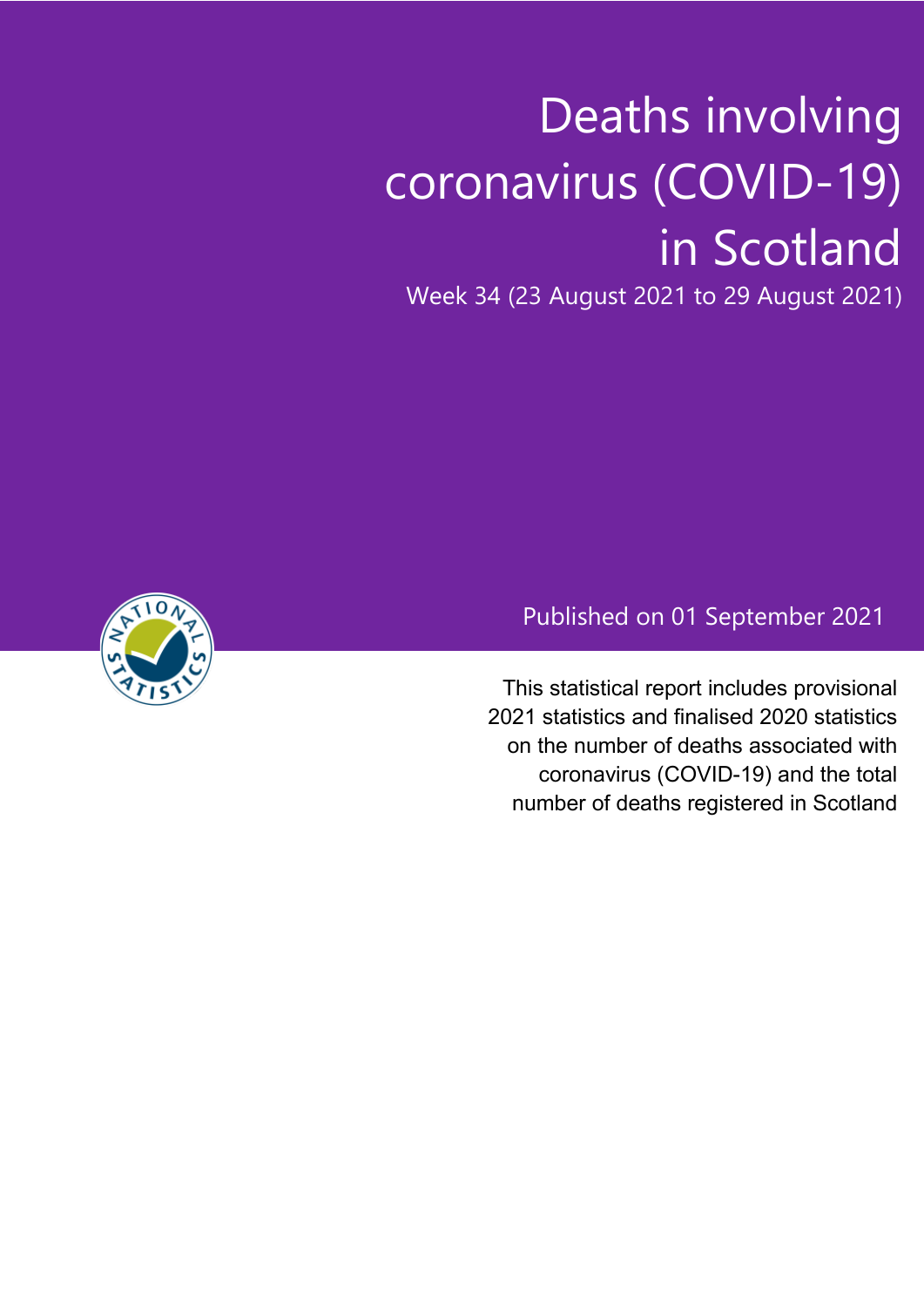## **Key Findings**

### **Deaths involving COVID-19, weekly registrations**

- As at the 29<sup>th</sup> of August, there have been a total of 10,554 deaths registered in Scotland where the novel coronavirus (COVID-19) was mentioned on the death certificate. In the latest week there were 48 deaths, an increase of 7 deaths from the previous week.
- Of deaths involving COVID-19 in the latest week:
	- ̶ 28 were male, 20 were female.
	- $\sim$  9 deaths were aged under 65, 11 were aged 65-74 and there were 28 deaths in people aged 75 or over.
	- ̶ Scottish Borders (7 deaths), Glasgow City (6 deaths) and East Lothian (5 deaths) had the highest numbers of deaths at council level. In total, 20 council areas had at least one death last week.
	- $\sim$  36 deaths were in hospitals, 7 were in care homes, and 5 were at home or in a noninstitutional setting.

#### **Deaths from all causes, weekly registrations**

- The total number of deaths registered in Scotland in week 34 of 2021 was 1,099. This was 100 more than the five year average for week 34 (10% above average).
- In week 34 there were 108 excess deaths at home or in non-institutional settings (39% above average), 12 more deaths in hospitals (2% above average) and 17 fewer deaths in care homes (7% below average) compared to the 2015-2019 average.
- There were 23 more deaths from circulatory causes and 16 more deaths from Dementia/Alzheimer's compared to the five year average. There were 48 excess deaths from other causes. Deaths from cancer (-15) and respiratory causes (-8) were below average. The number of deaths where COVID-19 was the underlying cause was 37.

## **Measuring excess deaths in 2021**

Excess deaths are calculated by comparing the current year to the five year average from previous years. This average is based on the actual number of death registrations recorded for each corresponding week in the previous five years. Moveable public holidays, when registration offices are closed, affect the number of registrations made in the current week and in the corresponding weeks in previous years.

In 2020, excess deaths were measured by comparing the 2020 figure against the average for 2015-2019. For 2021 we would generally calculate excess deaths by comparing the 2021 figure against the average for 2016-2020.

As excess deaths are a key measure of the effect of the pandemic, it is not appropriate to compare the 2021 figure against the 2016-2020 average as that average will be affected by the pandemic with higher deaths in Spring 2020. We have therefore decided to continue to use the 2015-2019 average to measure excess deaths in 2021.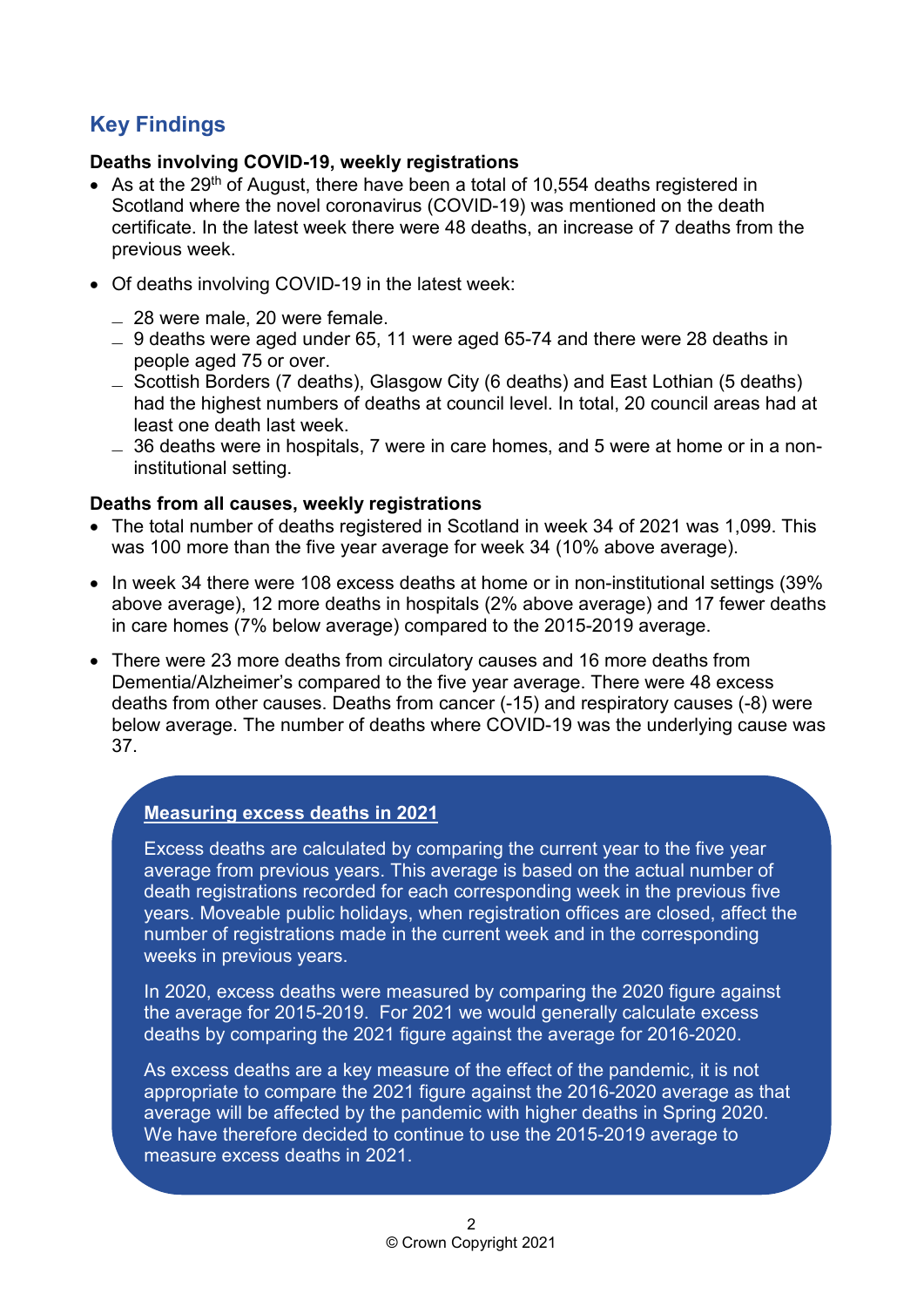

**Figure 1: Weekly deaths involving COVID-19 in Scotland, week 12 2020 to week 34 2021**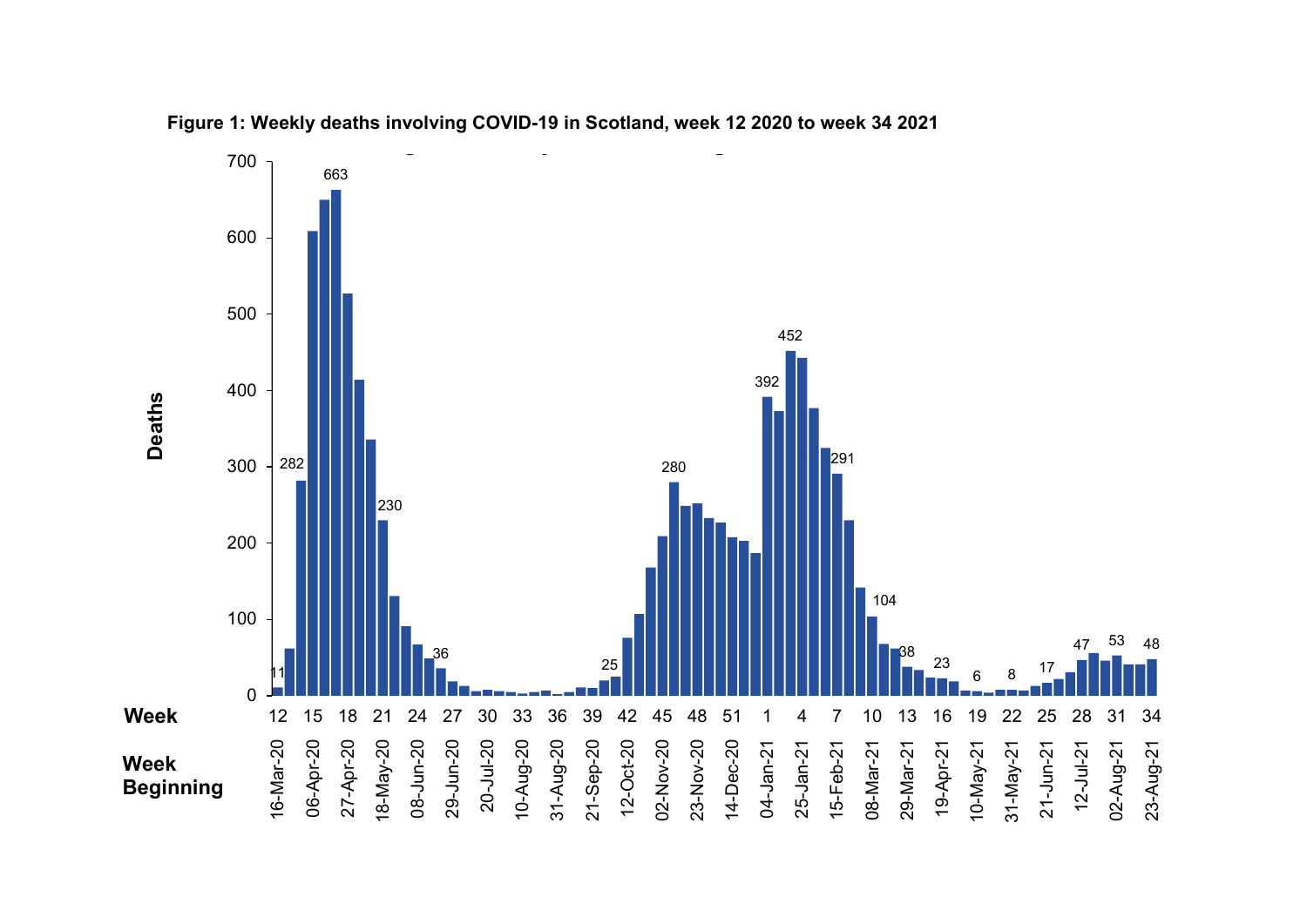



The figures throughout this report are based on the date a death was registered rather than the date the death occurred. When someone dies, their family (or a representative) have to make an appointment with a registrar to register the death. Legally this must be done within 8 days, although in practice there is, on average, a 3 day gap between a death occurring and being registered. This gap can be greater at certain times of the year such as Easter and Christmas when registration offices are closed for public holidays.

In general, the trend in COVID-19 deaths by date of registration (the NRS headline measure) has a lag of around 3 days when compared with the figures on date of death.

Since late May/early June, daily deaths have slowly risen from a level when there were on average fewer than one death involving COVID-19 every day, to more than eight deaths per day in early July. Daily deaths have fallen slightly since then and were around five or six per day by mid-August.

This report includes all deaths which were registered by 29<sup>th</sup> August. There will, however, be deaths which occurred before this date but were not yet registered. In order to include a more complete analysis based on date of occurrence, we need to wait an additional week to allow the registration process to fully complete. The trend based on date of occurrence therefore only includes deaths which occurred by 22nd August as the majority of these are likely to have been registered by now.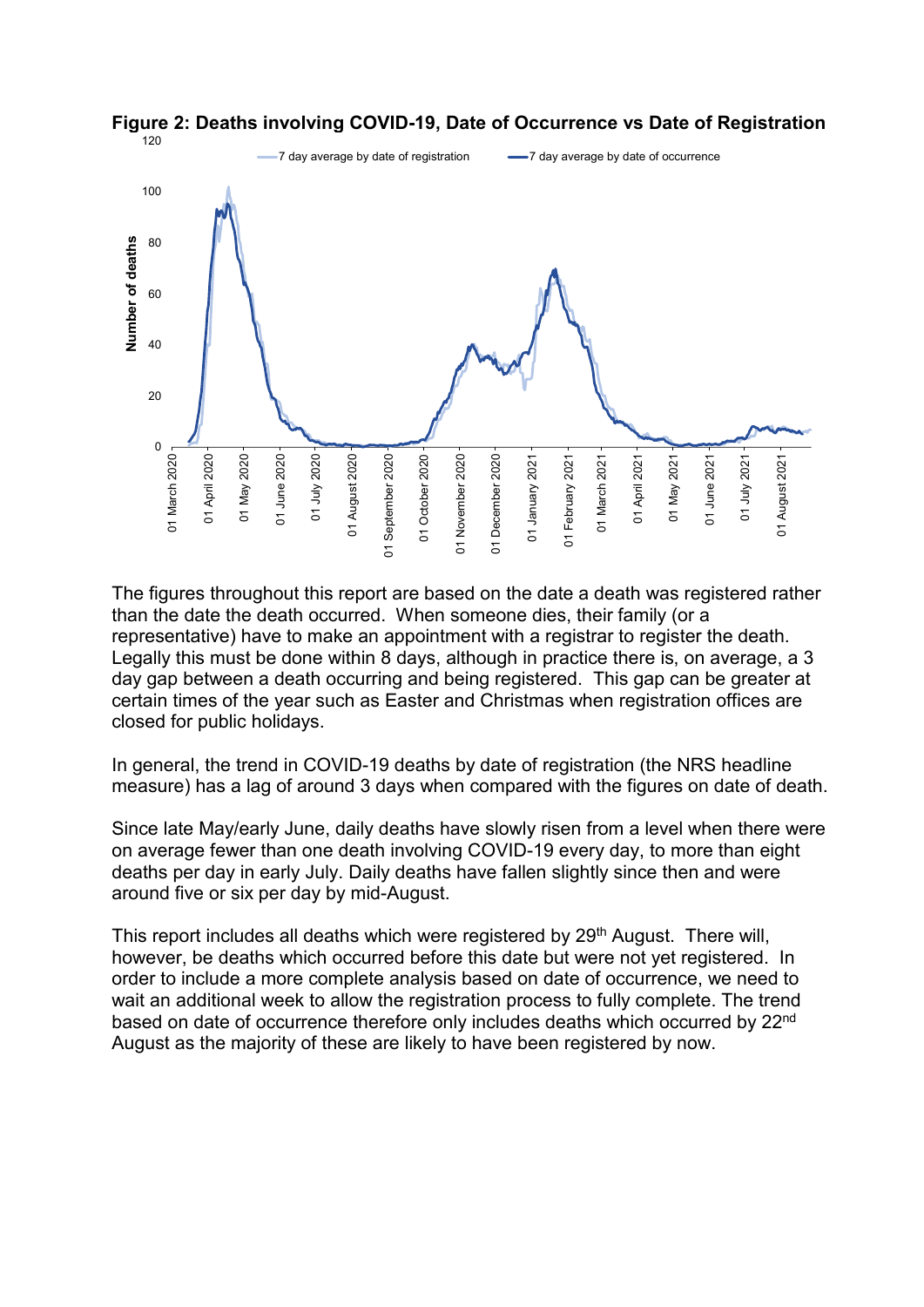#### **How do NRS compile these statistics?**

- Weekly figures are based on the date of registration. In Scotland deaths must be registered within 8 days but in practice, the average time between death and registration is around 3 days.
- Figures are allocated to weeks based on the ISO8601 standard. Weeks begin on a Monday and end on a Sunday. Often weeks at the beginning and end of a year will overlap the preceding and following years (e.g. week 1 of 2020 began on Monday 30 December 2019) so the weekly figures may not sum to any annual totals which are subsequently produced.
- Deaths involving COVID-19 are defined as those where COVID-19 is mentioned on the death certificate, either as the underlying cause of death or as a contributory cause. Cause of death is coded according to the International Statistical Classification of Diseases and Related Health Conditions 10<sup>th</sup> Revision (ICD-10). The relevant codes included in this publication are U07.1, U07.2, U09.9 and U10.9.
- Figures include deaths where 'suspected' or 'probable' COVID-19 appears on the death certificate.
- From the week beginning 22 March 2021, new ICD-10 codes issued by the World Health Organisation (WHO) were also used to code deaths involving COVID-19. U09.9 is used for 'post-COVID' conditions, when death occurred after acute or ongoing COVID-19. U10.9 is used in the rare cases where 'Kawasaki-like' syndrome is caused by COVID-19. Data back to March 2020 has been recoded to ensure consistency of the time series.
- 2021 data are provisional and subject to change in future weekly publications. They will be finalised in summer 2022. Reasons why the data might be revised later include late registration data being received once the week's figure have been produced or more information being provided by a certifying doctor or The Crown Office and Procurator Fiscal Service (COPFS) on the cause of death.
- Certain user enquiries for ad-hoc analysis related to COVID-19 deaths have been published on our [website.](https://www.nrscotland.gov.uk/statistics-and-data/statistics/statistics-by-theme/vital-events/general-publications/weekly-and-monthly-data-on-births-and-deaths/deaths-involving-coronavirus-covid-19-in-scotland/related-statistics)
- The weekly publication includes breakdowns by sex, age, health board, local authority and location of death. It also includes an analysis of excess deaths by location and broad cause of death. We also publish a comprehensive and detailed analysis of mortality on a monthly basis.
- NRS mortality data (COVID-19 and excess deaths) continue to be made available on a weekly basis through the [Scottish Government's COVID-19](https://data.gov.scot/coronavirus-covid-19/)  [dashboard](https://data.gov.scot/coronavirus-covid-19/)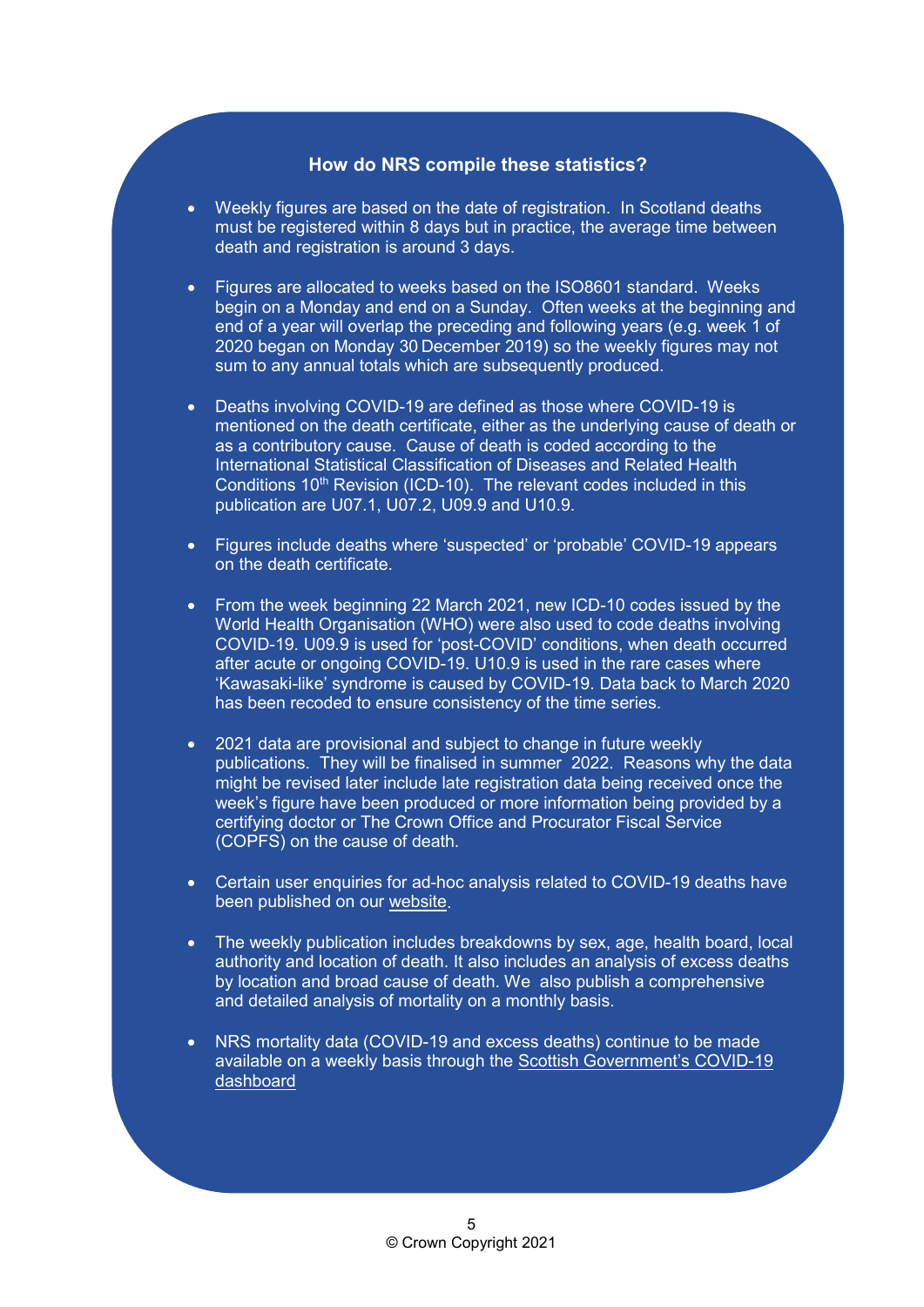**Index of available analysis on registered deaths involving COVID-19**

| <b>Breakdown</b>                                                 | <b>Frequency</b> | When                                       | <b>Latest Period</b>              | Date Last updated              |
|------------------------------------------------------------------|------------------|--------------------------------------------|-----------------------------------|--------------------------------|
|                                                                  |                  | <b>Added</b>                               | <b>Covered</b>                    |                                |
| <u>Age group</u>                                                 | Weekly           | 8 <sup>th</sup> April<br>2020              | Week 34 2021                      | 1st September 2021             |
| <u>Sex</u>                                                       | Weekly           | 8 <sup>th</sup> April<br>2020              | Week 34 2021                      | 1st September 2021             |
| Location                                                         | Weekly           | 15 <sup>th</sup> April<br>2020             | Week 34 2021                      | 1st September 2021             |
| <b>Health Board</b>                                              | Weekly           | $\overline{8^{th}}$ April<br>2020          | Week 34 2021                      | 1st September 2021             |
| <b>Local Authority</b>                                           | Weekly           | 22 <sup>nd</sup> April<br>2020             | Week 34 2021                      | 1st September 2021             |
| <b>Excess deaths</b><br>by cause                                 | Weekly           | $22nd$ April<br>2020                       | Week 34 2021                      | 1st September 2021             |
| <b>Excess deaths</b><br>by cause and<br><b>location</b>          | Weekly           | $\overline{17^{th}}$ June<br>2020          | Week 34 2021                      | 1st September 2021             |
| Age-<br>standardised<br>mortality rates<br>- Scotland            | Monthly          | 13 <sup>th</sup> May<br>2020               | <b>July 2021</b>                  | 18th August 2021               |
| <u>Age-</u><br>standardised<br>mortality rates<br>- sub-Scotland | Monthly          | 17 <sup>th</sup> June<br>2020              | March 2020 -<br><b>July 2021</b>  | 18th August 2021               |
| <b>Leading causes</b><br>of death                                | Monthly          | $\overline{1}3^{\text{th}}$ May<br>2020    | <b>July 2021</b>                  | 18th August 2021               |
| <b>Pre-existing</b><br>conditions                                | Monthly          | 13 <sup>th</sup> May<br>2020               | <b>July 2021</b>                  | 18th August 2021               |
| <b>Deprivation</b>                                               | Monthly          | $\overline{13}$ <sup>th</sup> May<br>2020  | March 2020 -<br><b>July 2021</b>  | 18th August 2021               |
| <b>Urban Rural</b>                                               | Monthly          | 13 <sup>th</sup> May<br>2020               | March 2020 -<br><b>July 2021</b>  | 18th August 2021               |
| Daily<br>occurrences by<br>location of<br><b>death</b>           | Monthly          | 13 <sup>th</sup> May<br>2020               | <b>July 2021</b>                  | 18th August 2021               |
| <b>Occupation</b>                                                | Monthly          | $\overline{17}$ <sup>th</sup> June<br>2020 | March 2020 -<br><b>July 2021</b>  | 18th August 2021               |
| Intermediate<br>Zone                                             | Monthly          | 17 <sup>th</sup> June<br>2020              | March 2020 -<br><b>July 2021</b>  | 18th August 2021               |
| Deaths by ICD-<br>10 codes                                       | Monthly          | 16th June<br>2021                          | March 2020 -<br><b>July 2021</b>  | 18th August 2021               |
| <b>Ethnic Group</b>                                              | One-off          | 8 <sup>th</sup> July<br>2020               | March to mid-<br><b>June 2020</b> | 11 <sup>th</sup> November 2020 |
| <b>Disability</b>                                                | One-off          | 24 <sup>th</sup> March<br>2021             | March 2020 to<br>Jan 2021         | 24th March 2021                |